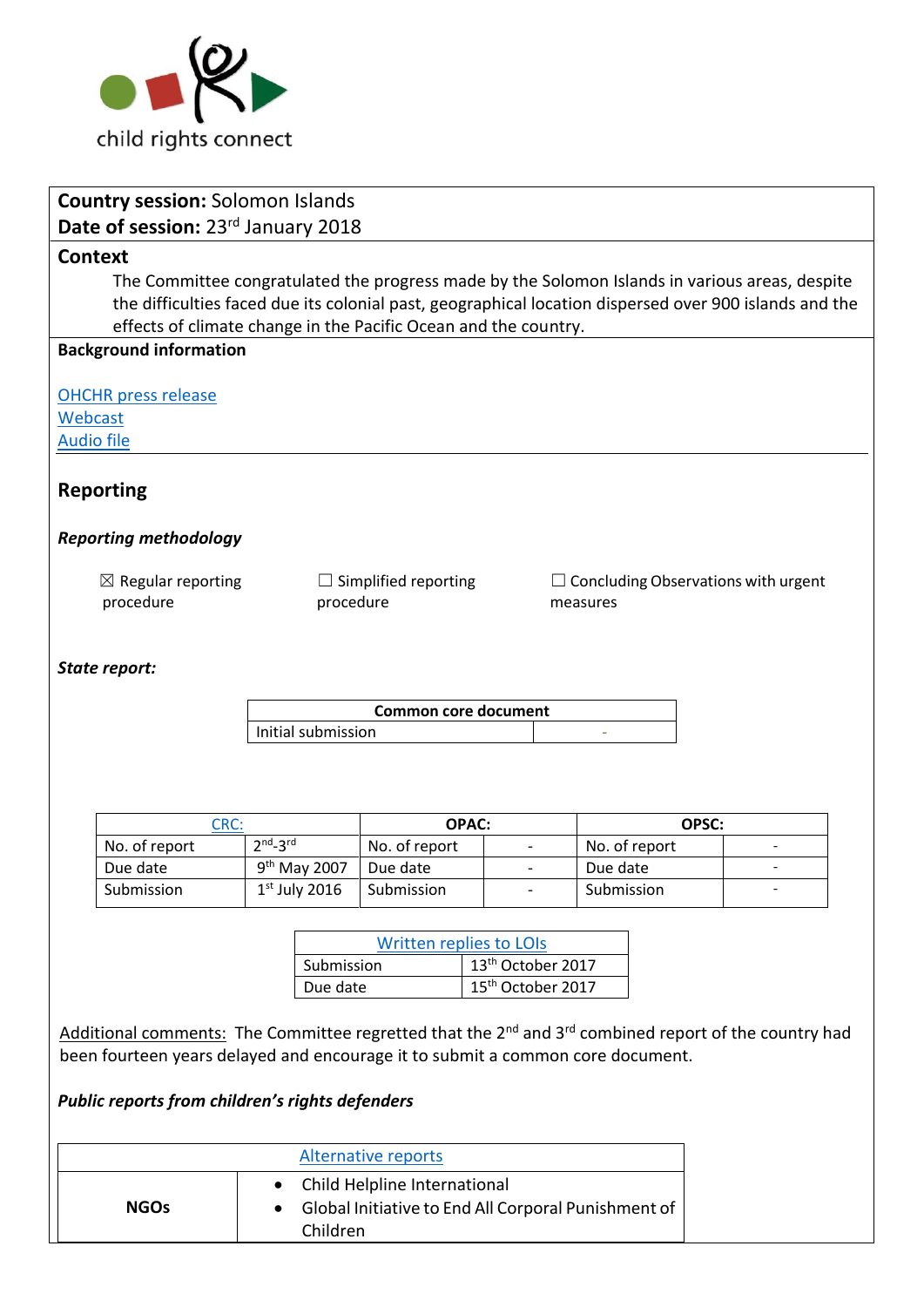

|              | Save the Children<br>$\bullet$ |  |
|--------------|--------------------------------|--|
| <b>NHRIS</b> | -                              |  |
|              |                                |  |

# **State delegation**

The delegation of the Solomon Islands was present over videoconferencing through UNICEF Fiji and was headed by Ms Alependava, Permanent Secretary for the Ministry of Women, Youth, Children and Family Affairs, and was joined by further eight high-level and technical members of different ministries.

# **Committee's Task Force members**

| Name & Last Name    | Country  |
|---------------------|----------|
| Mr. Benyam MEZMUR   | Ethiopia |
| Mr. Clarence NELSON | Samoa    |

### **Dialogue description**

i. Character of the dialogue The dialogue was sincere and both sides made efforts for a transparent and productive interaction.

### ii. General assessment made by the Committee

The Committee voiced concern over budgetary constraints, since the budget heavily relies on foreign assistance and it is hard to balance foreign interests and national interests.

#### iii. Main issues discussed:

- **Data Collection:** The Committee showed concern over the lack of a comprehensive data collection and that existing surveys have not been shared. The delegation replied that it has difficulties in communication and data collection due to the level of geographical span of the country.
- **Training and Dissemination:** The Committee showed concern over the lack of awareness raising campaigns for children on the new National Children Policy and other rights of the child national documents. The delegation said it has awareness programmes for children, which will be implemented when the overall advocacy plans are finalised. The Committee asked if there is sufficient training of police staff and other relevant staff. The delegation replied that the Family and Women Act has promoted activities with UNICEF such as community facilitation package for promoting positive parenting and share key advocacy materials with stakeholders from the provinces. Moreover, it has put in place training public service workers, police and supporting organisations that will be involved in the implementation of the FWA and Family Protection Advisory Council in the future.
- **Non-discrimination:** The Committee was reticent regarding the promotion of formal adoption in the Solomon Islands and asked if there are particular risks with informal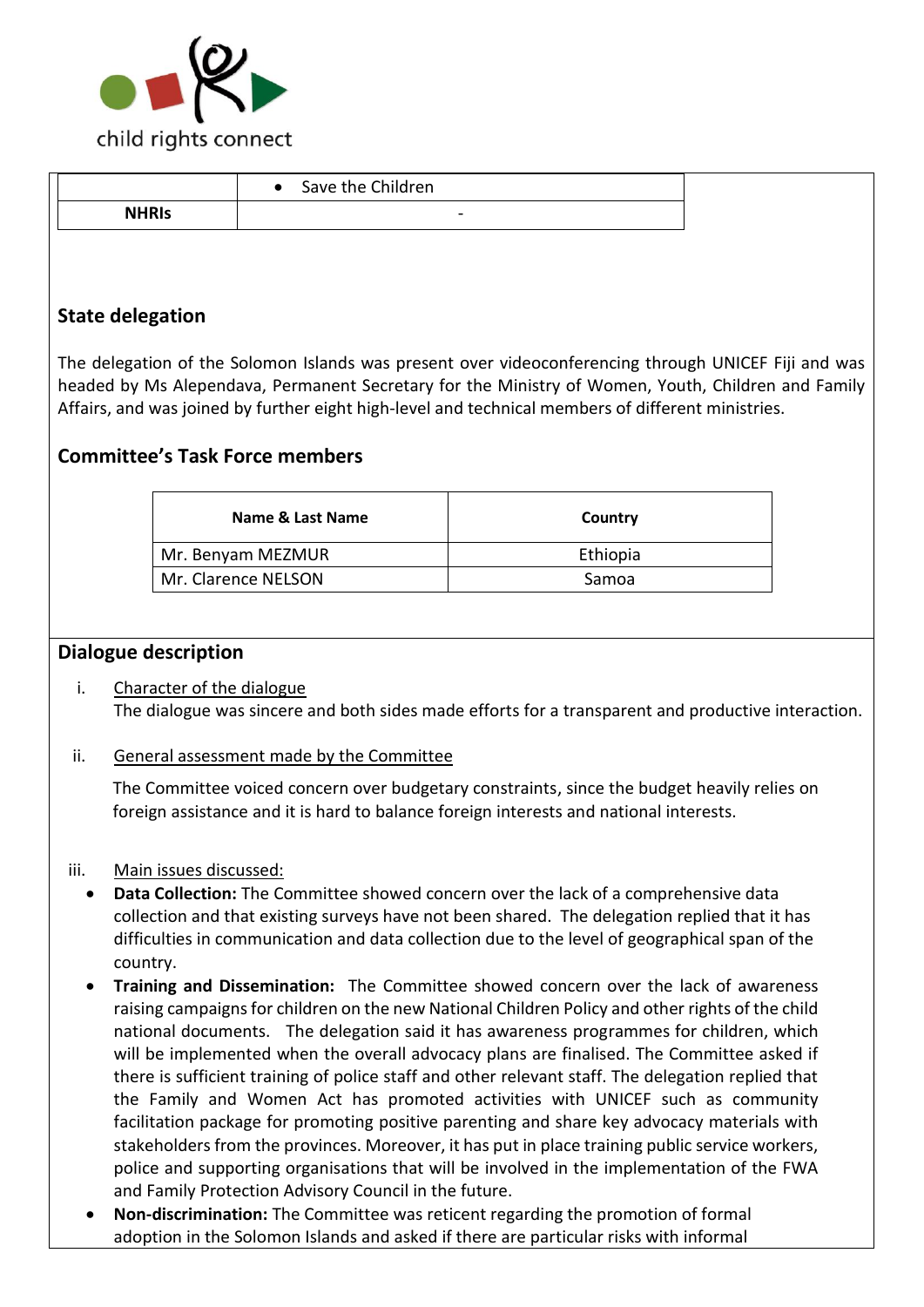

adoptions. The Committee asked whether there was an improvement in the nondiscrimination and access to health of education of all children, especially children with disabilities, girls in rural areas. The delegation said it has a helpline for people with disabilities to advise them on how to access services and that there is a rehabilitation programme. For access to health for children with disabilities, the delegation said it had child-friendly clinics strategically located based on location and needs. In addition, the delegation informed that the Ministry of Education is working to identify why girls do not continue their education so as to fight school absenteeism, which is also related to matters of natural disasters and extreme harsh weather conditions.

• **Children Deprived of a Family Environment**: The Committee asked if there was an implementation plan for these new laws and if shelters and counselling were provided for victims of domestic violence. The delegation replied that victims stay in a safe place for children and family support centre and that there are other facilities for long term cases. The Committee was reticent regarding the promotion of formal adoption in the Solomon Islands and asked if there are any particular risks resulting from informal adoptions. The delegation replied that there are no rules on adoption but that the changes to the adoption act by the Family and Women Act provides some safety nets, although informal adoption still persists. The aim of the act tries to put a framework of monitoring and protection for children in the country.

## **Recommendations of the Committee**

- **Data Collection:** The Committee recommends that the State party strengthens its efforts to develop a comprehensive system of disaggregated data collection in line with the Convention, with specific emphasis on more vulnerable children, and advises that the Solomon Islands seek technical assistance from institutions like UNICEF. The delegation child protection liaison shared statistics of the ministry of finance for child protection data but still need to exploit other solutions as it is an area that requires extra support.
- **Training and Dissemination:** The Committee urges the Solomon Islands to strengthen the role of the NAACC and implement cross-sectorial initiatives at national level, strengthen community awareness programmes and efforts to ensure that the provisions and principles of the Convention are widely recognised and understood in local languages, where children should play a key role; engage with community and parents in discussion on children's rights, particularly on issues such as gender discrimination, child marriage and child labour. The delegation mentioned that the National Children's Policy were not renewed because of a shortage of consultants. They hopefully expect that, by next month, the consultation will be clear, so they can have a base to create policy.
- **Non-discrimination:** The Committee recommends that the State party take more active measures to end all forms of discrimination against children, with special attention to discrimination against girls, children in rural areas and children with disabilities.
- **Children Deprived of a Family Environment:** The Committee was concerned at the absence of alternative care policy or minimum standards for regulating the alternative care of children. Likewise, they have demonstrated concern over the lack of a monitoring mechanism for those living with extended families as well as over the deficiency in the number of safe homes for children. The Commission has recommended to establish a system of foster care, safe homes for children and social welfare services for children who are deprived of their family environments and to provide all necessary social welfare services and support to families and alternative care providers. Concerning the topic of adoption, the